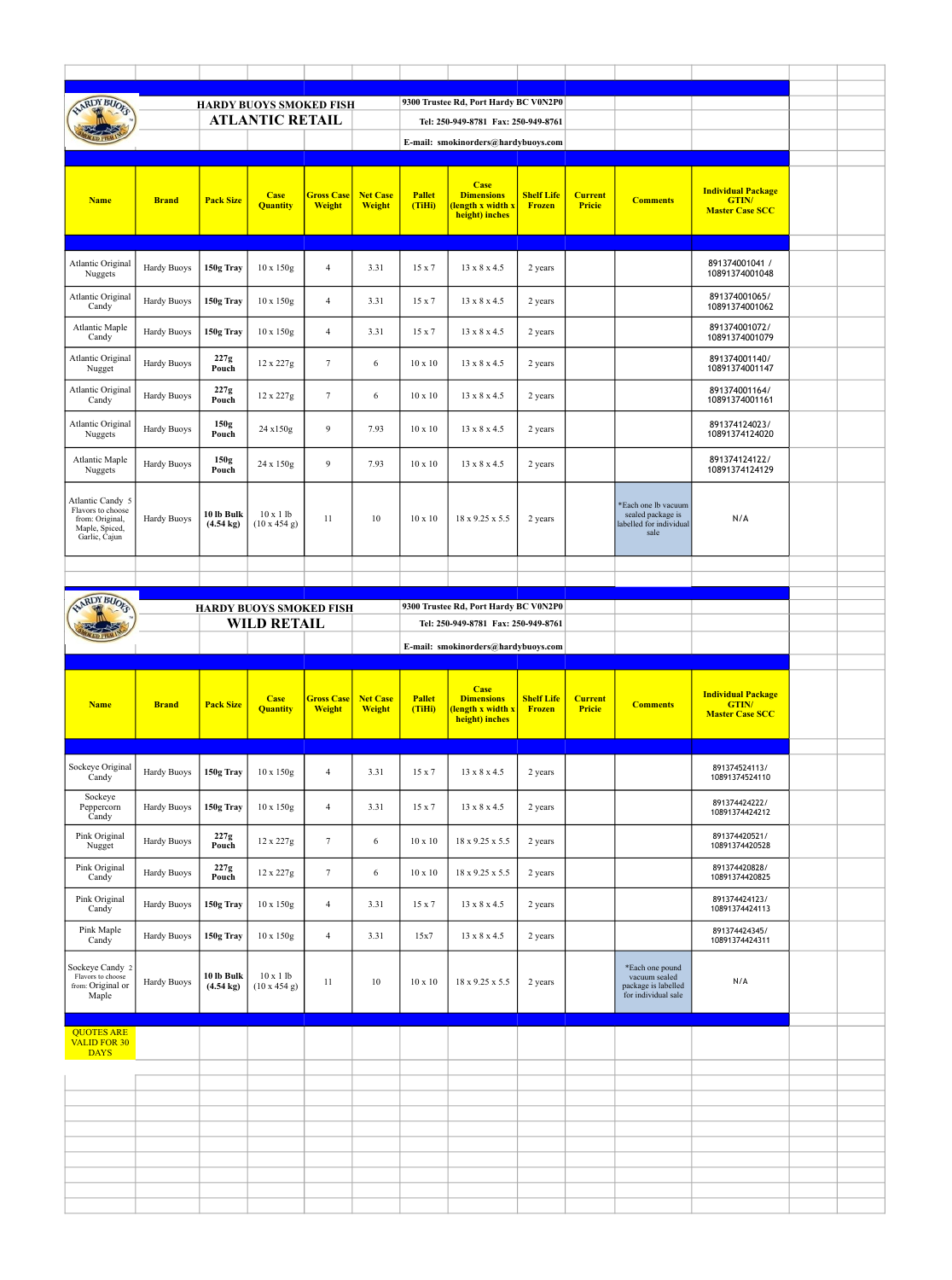|                                                             | the control of the control of the control of the control of                               | the control of the control of the control of the control of the                                                 | the control of the control of the control of the control of |  |
|-------------------------------------------------------------|-------------------------------------------------------------------------------------------|-----------------------------------------------------------------------------------------------------------------|-------------------------------------------------------------|--|
|                                                             |                                                                                           |                                                                                                                 |                                                             |  |
| the control of the control of the control of the control of | the control of the control of the control of the control of the control of the control of | the control of the control of the control of the control of the control of the control of                       | the control of the control of the control of                |  |
|                                                             |                                                                                           | <u> 1989 - Andrea Stadt Britain, amerikansk fotballstva i sve</u>                                               |                                                             |  |
|                                                             |                                                                                           | the contract of the contract of the contract of the contract of the contract of the contract of the contract of |                                                             |  |
|                                                             |                                                                                           | the control of the control of the control of the control of the control of                                      |                                                             |  |
|                                                             |                                                                                           |                                                                                                                 |                                                             |  |
|                                                             | the control of the control of the control of the control of                               | the control of the control of the control of the control of                                                     | the control of the control of the control of                |  |